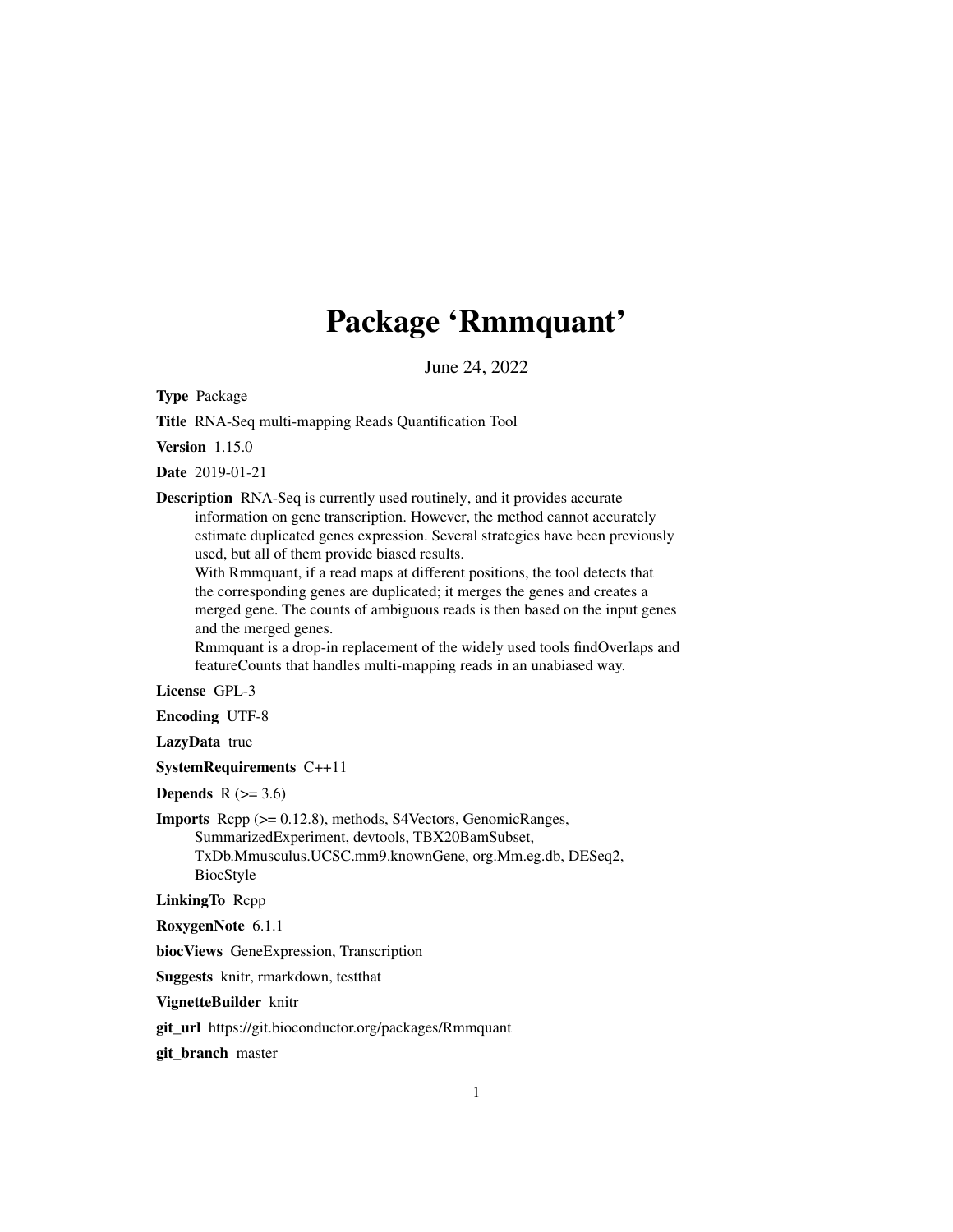$2 \cos \theta$  counts

git\_last\_commit c163503 git\_last\_commit\_date 2022-04-26 Date/Publication 2022-06-24 Author Zytnicki Matthias [aut, cre] Maintainer Zytnicki Matthias <matthias.zytnicki@inra.fr>

# R topics documented:

counts *Get the counts table of an* RmmquantClass *object.*

## Description

Get the counts table of an RmmquantClass object.

#### Usage

```
counts(object)
```
## S4 method for signature 'RmmquantClass' counts(object)

#### Arguments

object An RmmquantClass object.

#### Value

The count matrix, in a SummarizedExperiment

#### Examples

example <- RmmquantClassExample() counts(example)

<span id="page-1-0"></span>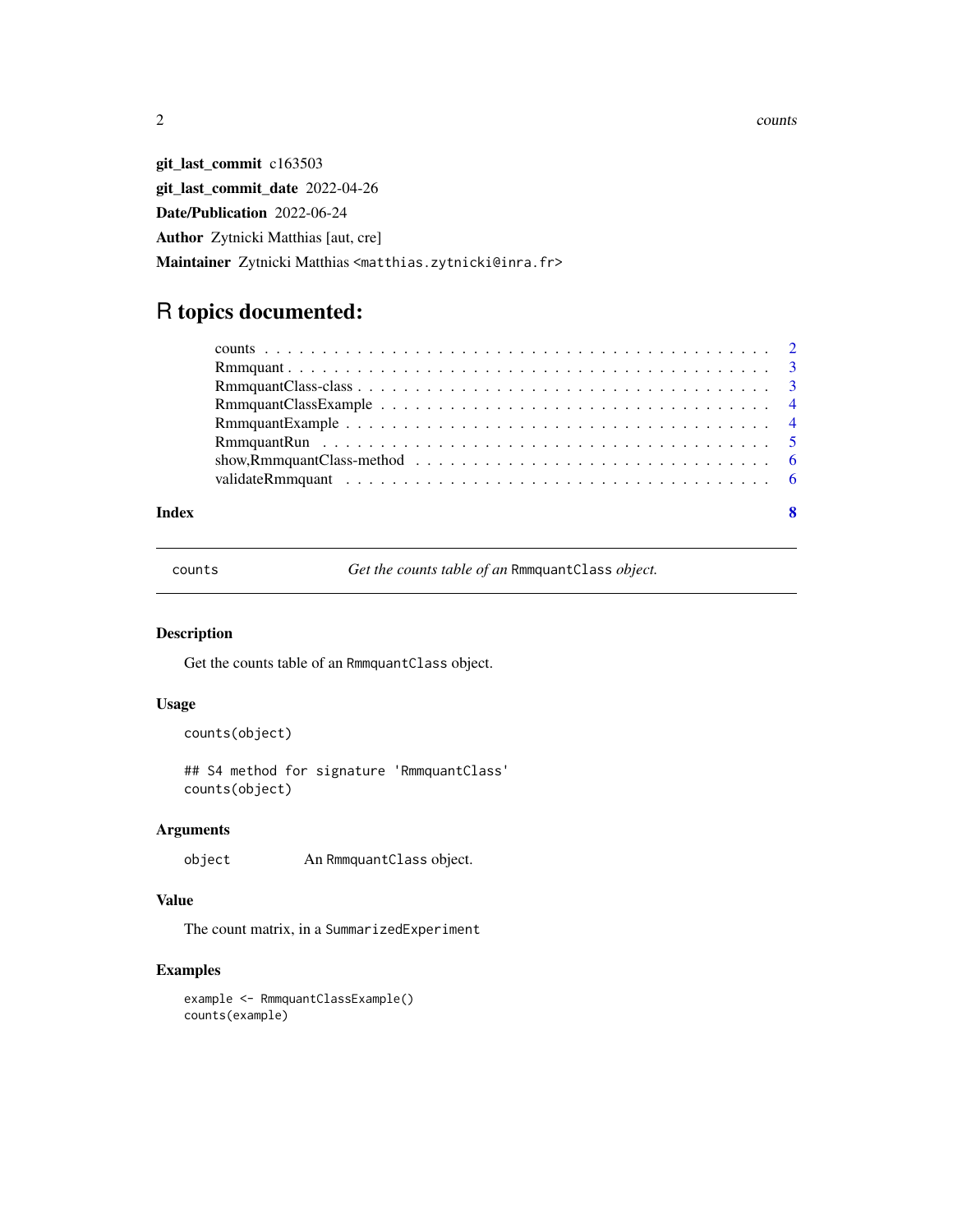<span id="page-2-0"></span>

#### **Description**

Counts the number of reads per gene.

#### Author(s)

Matthias Zytnicki, <matthias.zytnicki@inra.fr>

RmmquantClass-class *An S4 class for Rmmquant.*

#### Description

An S4 class for Rmmquant.

#### Slots

annotationFile The annotation file readsFiles The reads files genomicRanges The annotation, in a GenomicRanges format. genomicRangesList The annotation, in a GenomicRangesList format. sampleNames The name of the samples overlap The minimum number of overlapping base pairs to declare a match. strands Whether annotation of the same strand should be considered. sorts Whether the files are sorted. countThreshold The reads files mergeThreshold The reads files printGeneName Whether the (vernacular) gene name is reported. quiet Shut Rmmquant up. progress Print the progress of the tool. nThreads The number of threads. formats The format of the reads files (SAM or BAM). nOverlapDiff Difference of overlap between a primary map and a secondary map. pcOverlapDiff Ratio of overlap between a primary map and a secondary map. counts A SummarizedExperiment storing the counts.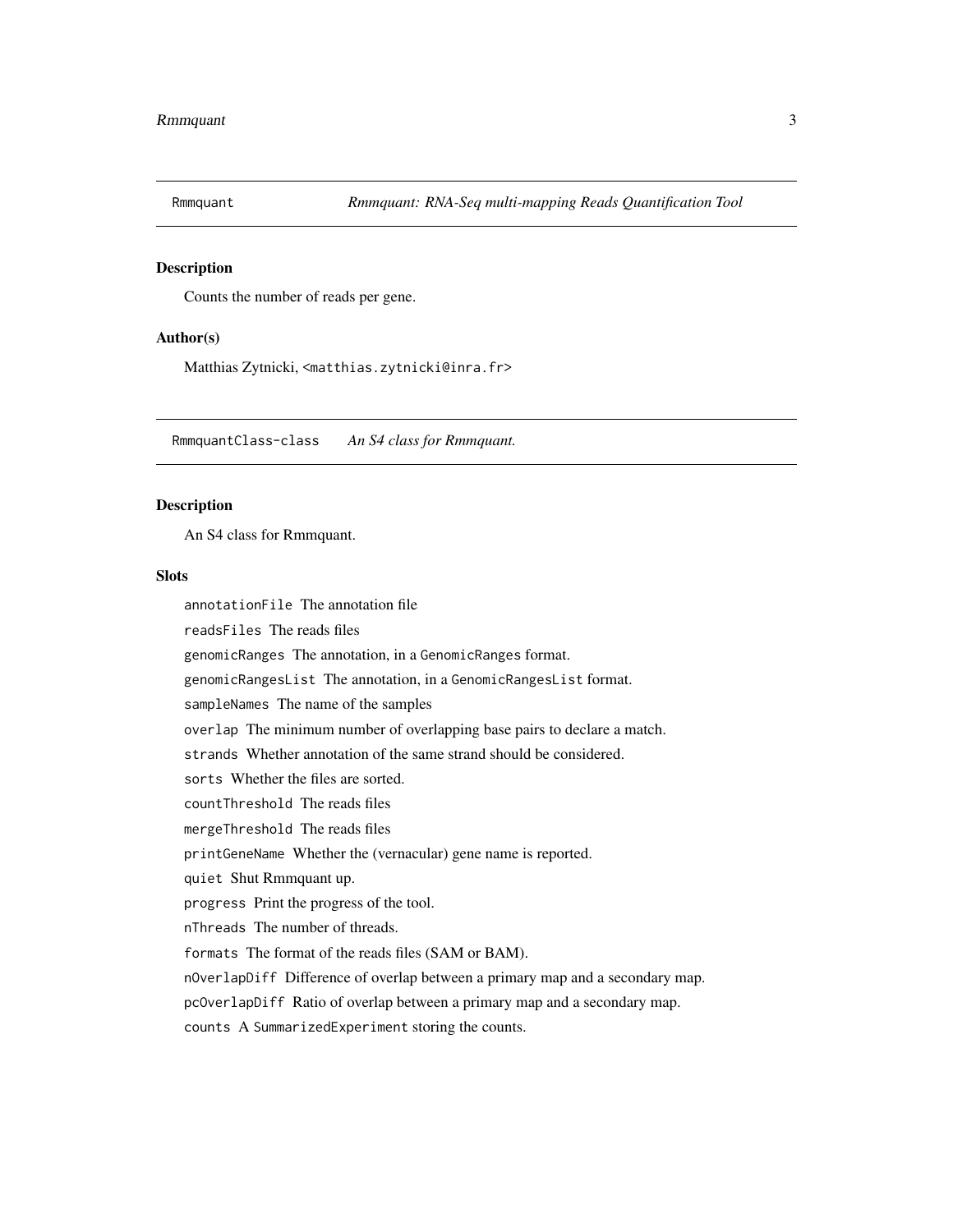<span id="page-3-0"></span>RmmquantClassExample *Example of Rmmquant constructor.*

#### Description

Example of Rmmquant constructor.

#### Usage

```
RmmquantClassExample()
```
#### Value

An RmmquantClass.

#### Examples

example <- RmmquantExample()

RmmquantExample *Example of Rmmquant use*

#### Description

Example of Rmmquant use

### Usage

```
RmmquantExample()
```
#### Value

An SummarizedExperiement.

#### Examples

example <- RmmquantExample()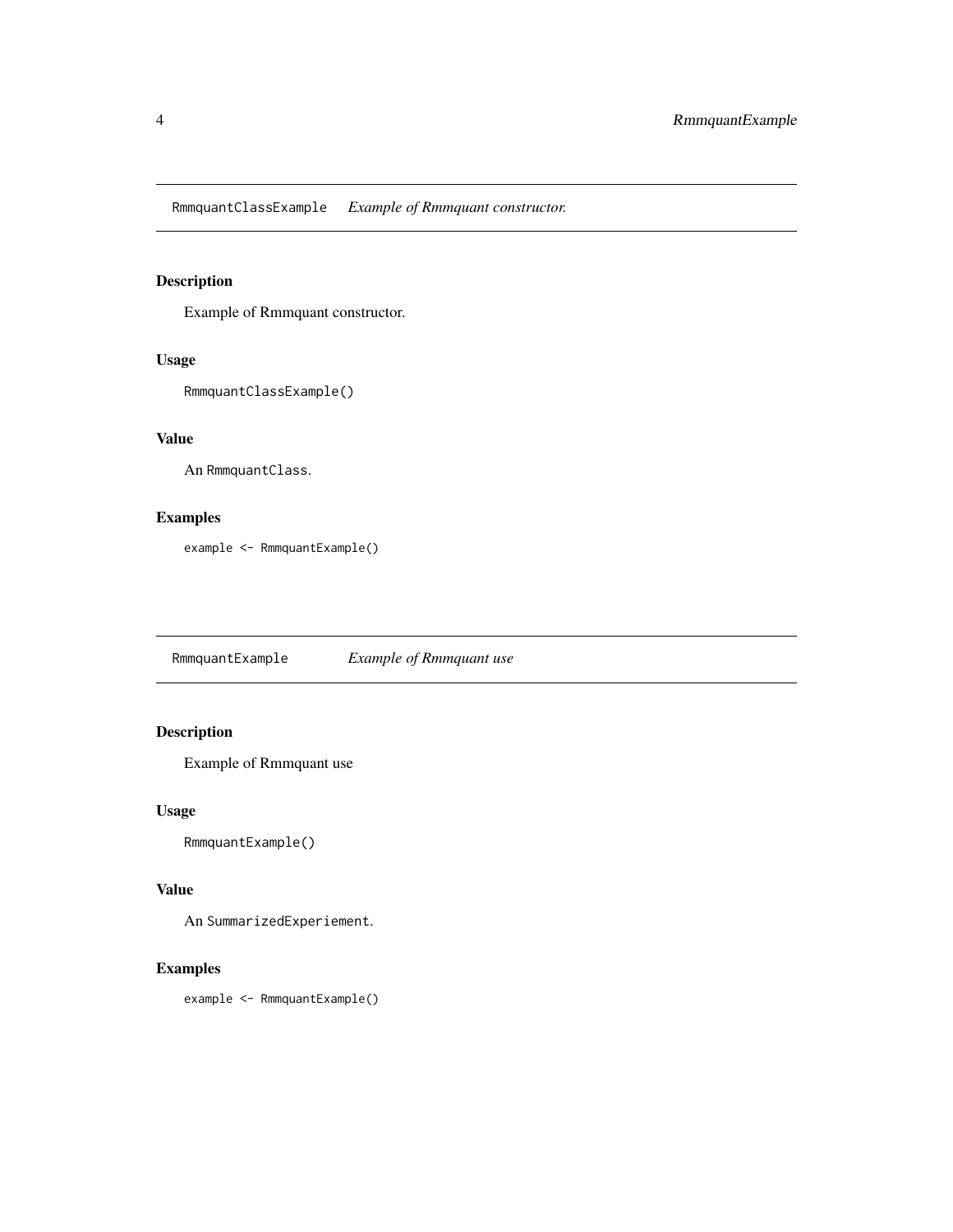<span id="page-4-0"></span>

#### Description

Main Rmmquant function.

#### Usage

```
RmmquantRun(annotationFile = "", readsFiles = character(0),
 genomicRanges = GRanges(), genomicRangesList = GRangesList(),sampleNames = character(0), overlap = NA_integer_,
  strands = character(0), sorts = logical(0),
  countThreshold = NA_integer_, mergeThreshold = NA_real_,
  printGeneName = FALSE, quiet = TRUE, progress = FALSE,
 nThreads = 1, formats = character(0), nOverlapDiff = NA_integer_,
 pcOverlapDiff = NA_real_, lazyload = FALSE)
```
#### Arguments

|                                 | annotationFile The annotation file                               |  |  |
|---------------------------------|------------------------------------------------------------------|--|--|
| readsFiles                      | The reads files                                                  |  |  |
| genomicRanges                   | The annotation, in a GenomicRanges format.                       |  |  |
| genomicRangesList               |                                                                  |  |  |
|                                 | The annotation, in a GenomicRangesList format.                   |  |  |
| sampleNames                     | The name of the samples                                          |  |  |
| overlap                         | The minimum number of overlapping base pairs to declare a match. |  |  |
| strands                         | Whether annotation of the same strand should be considered.      |  |  |
| sorts                           | Whether the files are sorted.                                    |  |  |
| count Threshold The reads files |                                                                  |  |  |
| mergeThreshold                  | The reads files                                                  |  |  |
| printGeneName                   | Whether the (vernacular) gene name is reported.                  |  |  |
| quiet                           | Shut Rmmquant up.                                                |  |  |
| progress                        | Print the progress of the tool.                                  |  |  |
| nThreads                        | The number of threads.                                           |  |  |
| formats                         | The format of the reads files (SAM or BAM).                      |  |  |
| nOverlapDiff                    | Difference of overlap between a primary map and a secondary map. |  |  |
| pc0verlapDiff                   | Ratio of overlap between a primary map and a secondary map.      |  |  |
| lazyload                        | Usual for S4 functions.                                          |  |  |

#### Value

A SummerizedExperiment.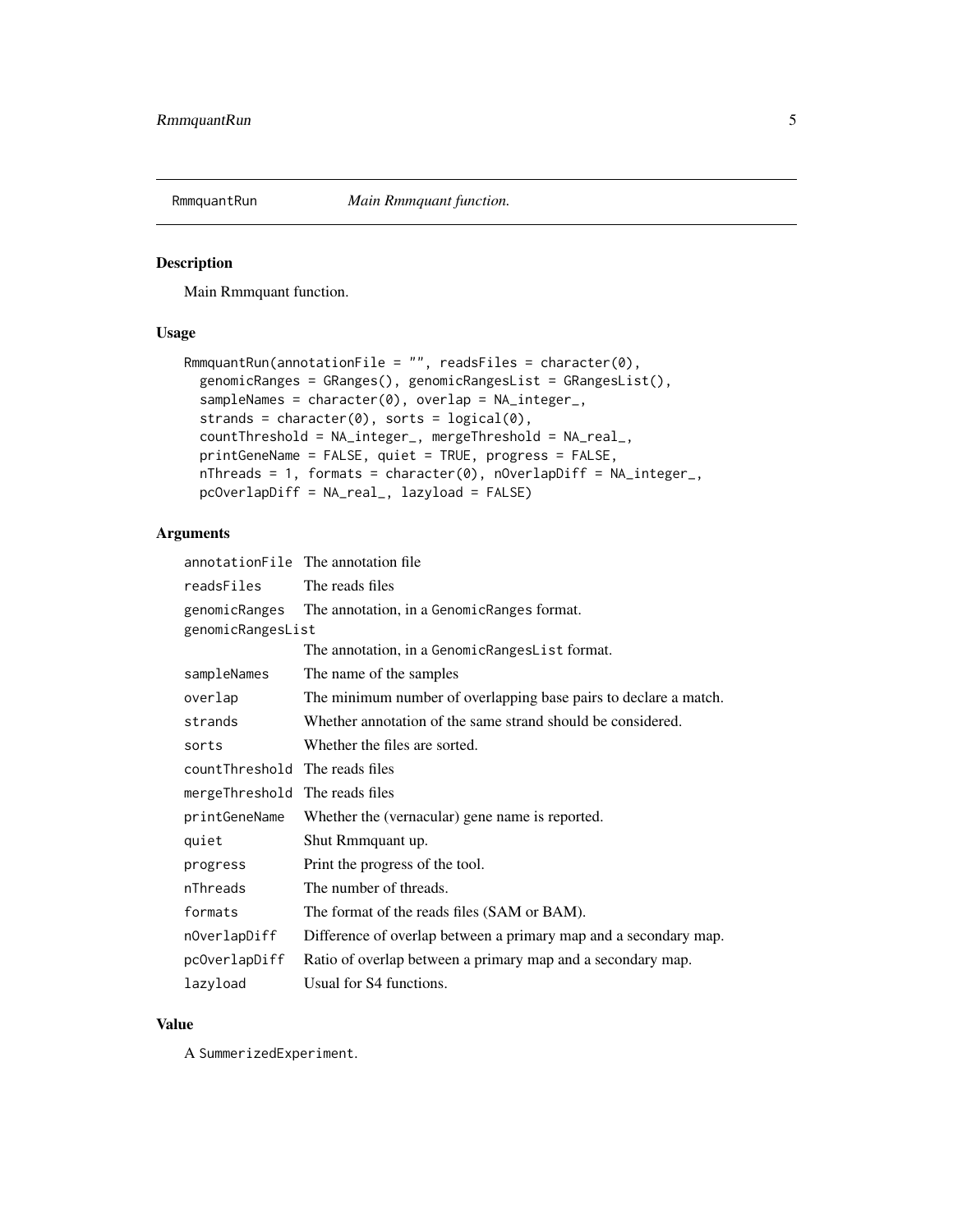#### <span id="page-5-0"></span>Examples

```
dir <- system.file("extdata", package="Rmmquant", mustWork = TRUE)
gtfFile <- file.path(dir, "test.gtf")
samFile <- file.path(dir, "test.sam")
table <- RmmquantRun(gtfFile, samFile)
```
show,RmmquantClass-method

*Show the content of an* RmmquantClass *object.*

#### Description

Show the content of an RmmquantClass object.

#### Usage

```
## S4 method for signature 'RmmquantClass'
show(object)
```
#### Arguments

object An RmmquantClass object.

#### Value

A description of the object.

#### Examples

```
example <- RmmquantClassExample()
example
```
validateRmmquant *Rmmquant object validation function.*

#### Description

Rmmquant object validation function.

#### Usage

validateRmmquant(object)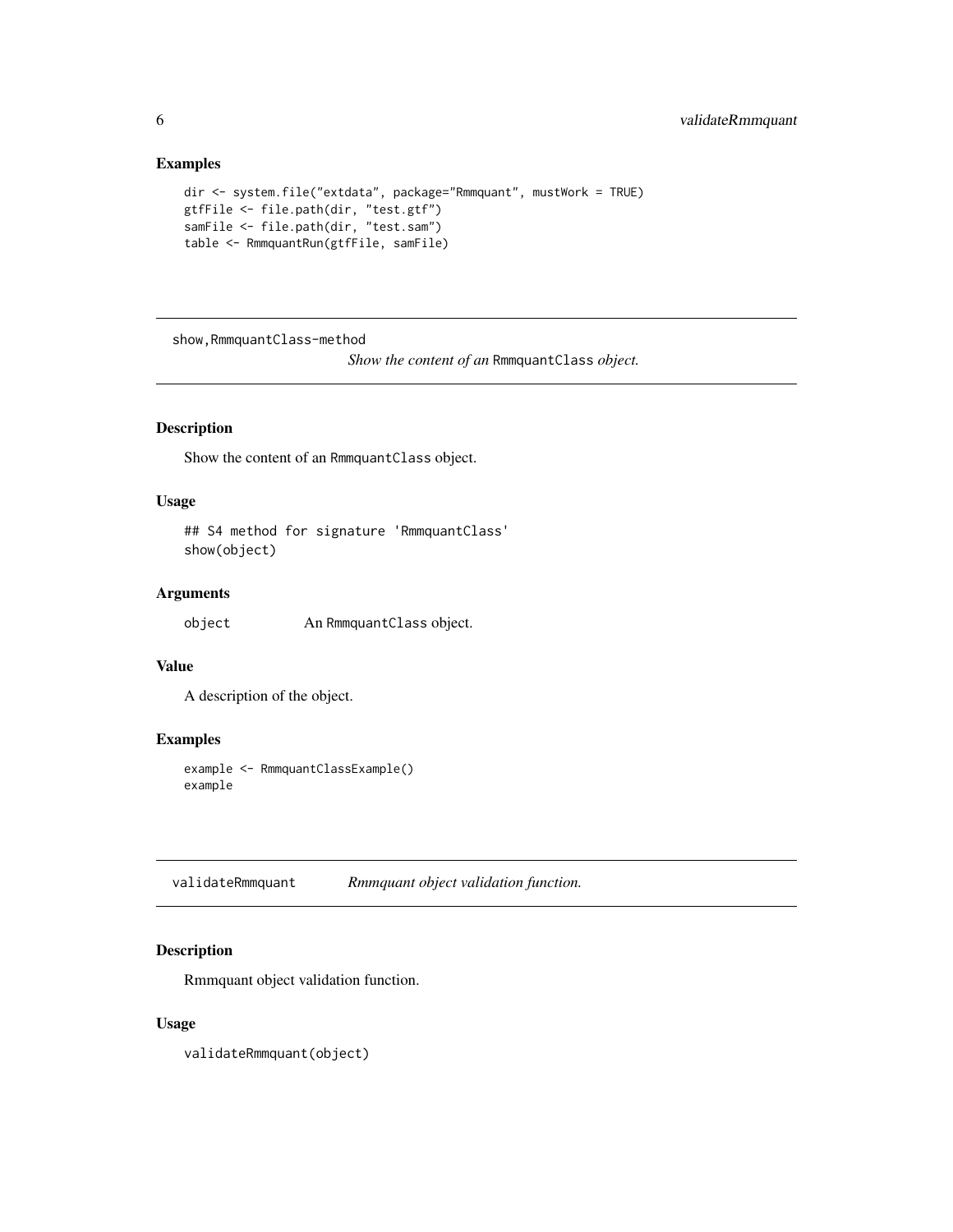# validateRmmquant 7

## Arguments

object A RmmquantClass object.

### Value

TRUE, if succeed, otherwise a character.